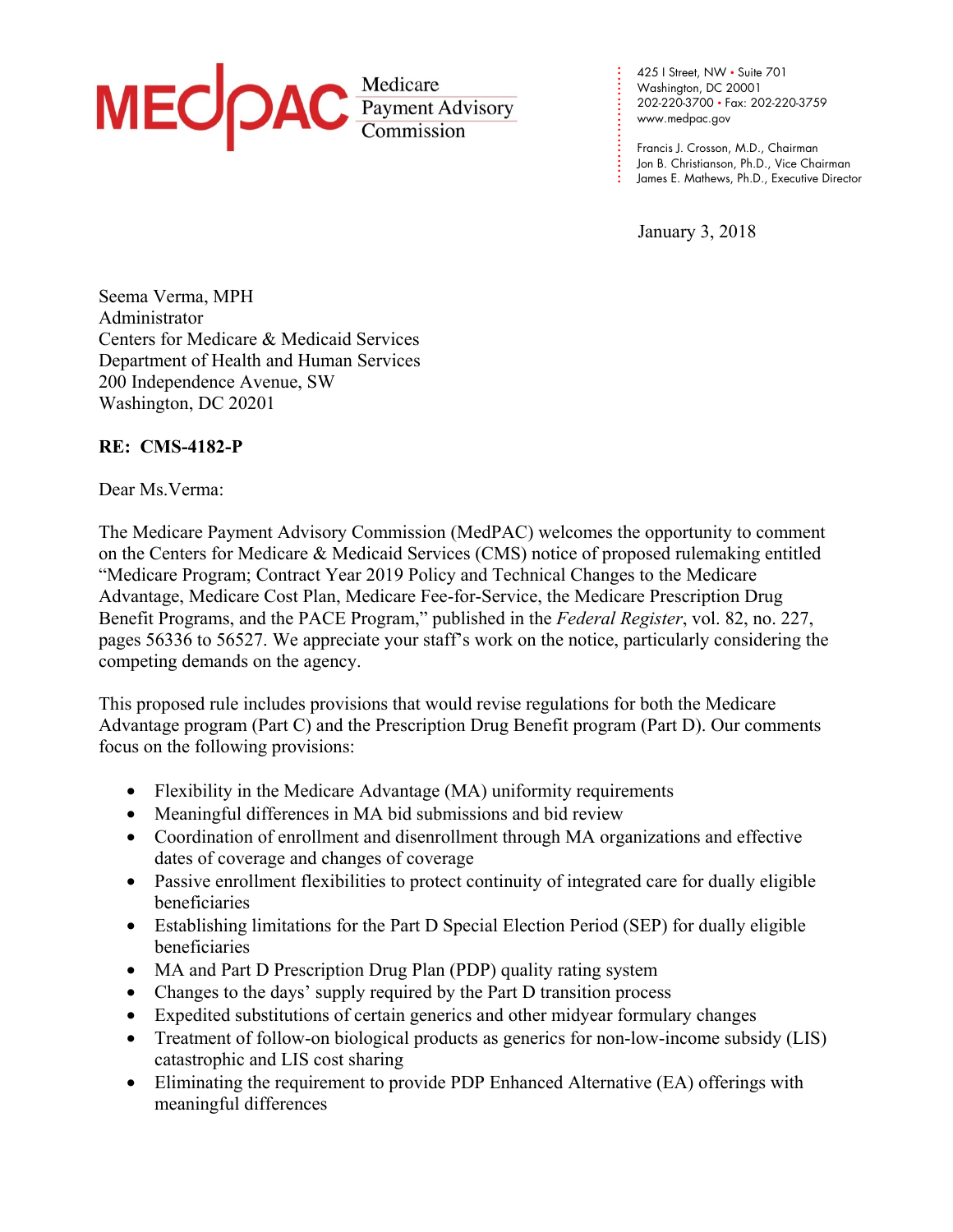- Request for information regarding the application of manufacturer rebates and pharmacy price concessions to drug prices at the point of sale
- Lengthening adjudication timeframes for Part D payment redeterminations and independent review entity (IRE) reconsiderations
- Removal of Quality Improvement Project (QIP) for MA organizations

# **Flexibility in the MA Uniformity Requirement**

The Medicare statute requires MA organizations to offer their plans "at a uniform premium, with uniform benefits and level of cost sharing throughout the plan's service area."<sup>1</sup> CMS has historically interpreted the statute as requiring MA plans to offer all enrollees access to the same benefits at the same level of cost sharing. Plan sponsors have asserted that this interpretation of the statute was too narrow and precluded them from offering value-based insurance design (VBID) products that could be used to better address chronic conditions.

In this rule, CMS is providing notice of a change to its previous interpretation of the statute. CMS has determined that these statutory provisions permit MA organizations to reduce cost sharing for certain covered benefits, offer specific tailored supplemental benefits, and offer lower deductibles for enrollees that meet specific medical criteria, provided that similarly situated enrollees (that is, all enrollees who meet the identified criteria) are treated the same. Reviews of plan designs would still ensure that plan cost-sharing does not discriminate against high-cost beneficiaries. Also, CMS notes that the new flexibility would still prohibit an MA plan from denying, limiting, or conditioning the coverage or provision of a service or benefit based on health status-related factors.

# *Comment*

The Commission recommended in our March 2013 report to the Congress that the Secretary permit MA plans greater flexibility to tailor benefits, so that benefits can vary based on the medical needs of individuals with chronic conditions.<sup>2</sup> Specifically, "under this new flexibility, MA plans could vary the supplemental benefits, cost sharing for services and drugs, and provider networks for chronically ill enrollees." The proposed regulation uses similar language to argue for the new interpretation of benefit uniformity. We agree that plans should be able to lower cost sharing to help encourage beneficiaries to seek the most effective care, as long as the flexibility does not result in excessive cost sharing for beneficiaries without special conditions.

# **Meaningful differences in MA bid submissions and bid review**

CMS will approve bids submitted by an MA organization for multiple plans in an area only if the plan benefit packages are substantially different with respect to key plan characteristics such as premiums, cost sharing, or benefits offered. CMS promulgates annual meaningful difference evaluation standards to determine substantial differences in benefit packages. The current

1

 $1$  42 C.F.R. 422-100(d)(2)

<sup>2</sup> Medicare Payment Advisory Commission. 2013. *Report to the Congress: Medicare payment policy.* Washington, DC: MedPAC.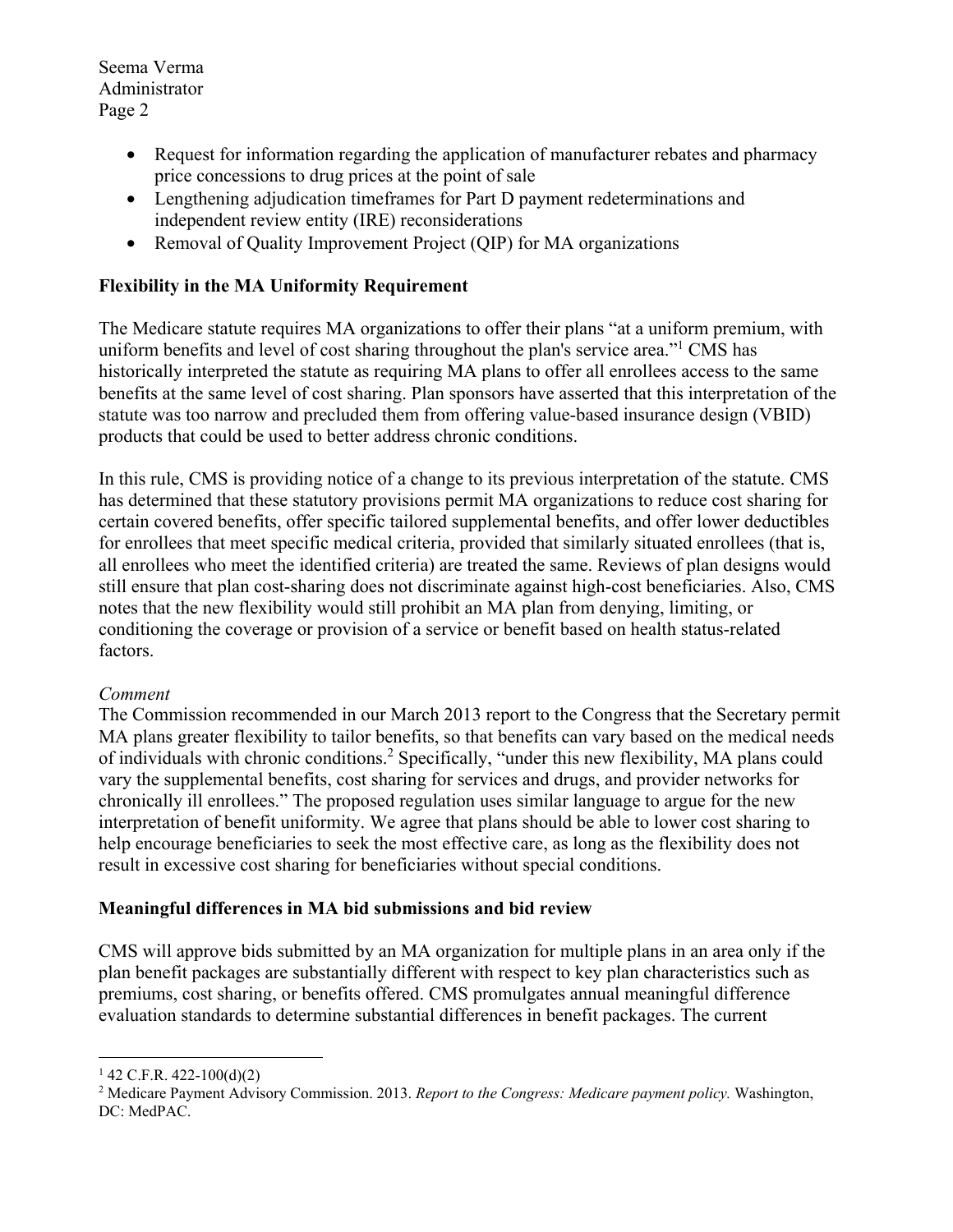meaningful difference evaluation uses the results of a model that estimates enrollee out-of-pocket (OOP) costs (the OOP model). For 2018, similar plans (same plan sponsor, same plan-type) needed to have an OOP model estimated difference of \$20 per month to meet the meaningful difference requirement.

CMS proposes to eliminate this meaningful difference requirement beginning with MA bid submissions for contract year (CY) 2019. CMS believes that the meaningful difference requirement based on the OOP model is flawed, resulting in plans altering benefits in complicated and confusing ways, and limiting the introduction of innovative benefits. CMS expects that eliminating the meaningful difference requirement will improve the plan options available for beneficiaries. CMS does not believe the number of similar plan options offered by the same MA organization in each county will increase significantly or create confusion in beneficiary decisionmaking.

#### *Comment*

1

The Commission supports CMS's goal of encouraging competition and plan flexibility. However, while the current use of the OOP model as the only measure of meaningful differences between MA plans is flawed, the Commission has been concerned that beneficiaries have more trouble choosing plans when there are many similar plans offered.<sup>3</sup> CMS acknowledges our concern, but asserts that the removal of the meaningful difference standards will not lead to more similar plans being offered. We nevertheless believe that CMS should maintain a quantifiable meaningful difference standard for plan bids, but allow plans to seek waivers by providing alternate evidence of meaningful differences. For example, CMS could require that if the OOP model meaningful difference standard were not met, plan sponsors would have to provide stronger evidence that beneficiaries would be able to easily distinguish between the sponsor's offerings. Applying the meaningful difference standard as leverage would provide CMS with tools to address any confusion. We also suggest that more detailed information about differences among plans be provided in Medicare Plan Finder and beneficiary information outreach (mailings and 1-800- MEDICARE). These decision aids are important in helping beneficiaries evaluate plans.

# **Coordination of enrollment and disenrollment through MA organizations and effective dates of coverage and changes of coverage**

Individuals who have been enrolled in a non-Medicare health plan—such as a Medicaid managed care plan or a commercial plan—can be enrolled in an MA plan operated by the same organization when those individuals first become eligible for Medicare through a process known as "seamless conversion." Such enrollment is automatic unless the beneficiary enrolls in fee-for-service (FFS) Medicare or a different MA plan. In November 2016, CMS suspended approval of new requests to use seamless conversion in order to reevaluate its policies in this area.

In this notice of proposed rulemaking, CMS proposes to resume the use of seamless conversion, but only for organizations that offer both Medicaid managed care plans and MA dual eligible

<sup>3</sup> Medicare Payment Advisory Commission. 2017. *Report to the Congress: Medicare and the health care delivery system.* Washington, DC: MedPAC.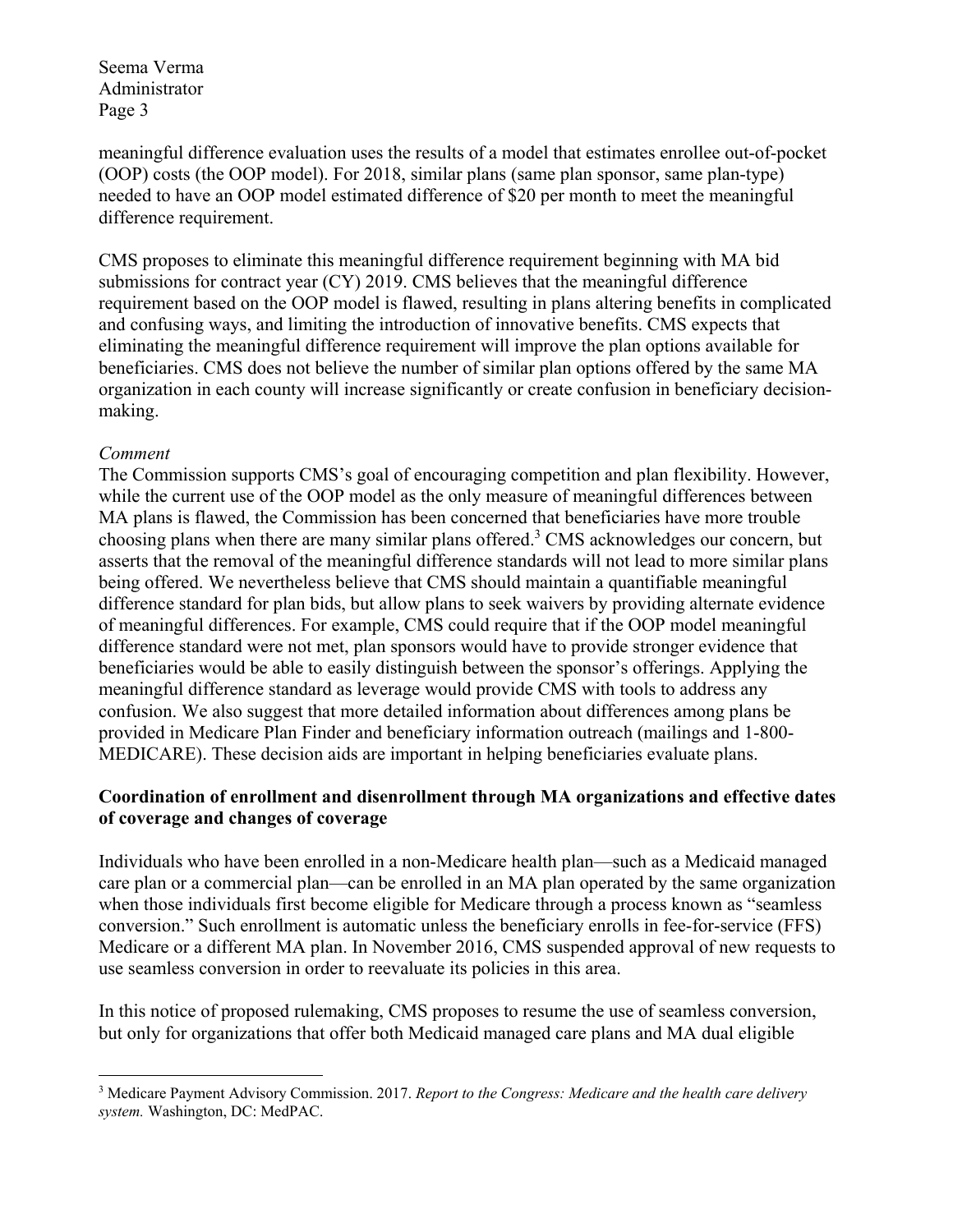special needs plans (D–SNPs). These organizations would be able to automatically enroll members of the Medicaid plan in the affiliated D–SNP when they become eligible for Medicare (and thus become dual eligibles).

#### *Comment*

The Commission has been supportive of efforts to better integrate Medicare and Medicaid for dual eligibles.<sup>4</sup> For individuals in Medicaid managed care plans, the start of Medicare eligibility can lead to more fragmented care, because their coverage of Part A and B services and Part D drugs may now be provided separately, either through FFS Medicare or through MA plans or Part D plans offered by other organizations. In these instances, automatic enrollment into an affiliated D– SNP can promote the use of integrated care (e.g., shared provider networks) by encouraging these beneficiaries to receive both their Medicare- and Medicaid-covered services from the same organization. We therefore support CMS's proposal to resume the use of seamless conversion for dual eligibles.

# **Passive enrollment flexibilities to protect continuity of integrated care for dually eligible beneficiaries**

Currently, CMS can passively enroll beneficiaries in a new MA plan if the contract for their current plan is being terminated in the middle of a plan year or if there is potential harm to the beneficiaries. CMS proposes expanding the use of passive enrollment to include dual eligibles who are in certain types of integrated D–SNPs (where the parent MA organization also provides Medicaid coverage) and face an involuntary disruption in their Medicare or Medicaid coverage. For example, such a disruption could occur when a state re-procures its Medicaid managed care plans and one of the incumbent plans is not selected. Under this proposal, CMS would passively enroll dual eligibles in these plans in other integrated D–SNPs.

# *Comment*

1

Without the use of passive enrollment, dual eligibles in the situations covered by CMS's proposal would likely see their care become more fragmented. We therefore support this proposal as a way to encourage dual eligibles to receive their Medicare- and Medicaid-covered services from the same organization.

# **Establishing limitations for the Part D Special Election Period (SEP) for dually eligible beneficiaries**

Dual eligibles and other beneficiaries who receive Part D's low-income subsidy (LIS) currently have a special enrollment period (SEP) that allows them to switch Part D plans, which include MA plans that offer Part D coverage, on a monthly basis. CMS proposes limiting the SEP so that dual eligibles and other LIS recipients could only switch Part D plans once a year (outside of the standard opportunities to switch plans that apply to all Part D enrollees, such as the annual open enrollment period and SEPs for events such as permanently moving to a new residence). Dual

<sup>4</sup> Medicare Payment Advisory Commission. 2013. *Report to the Congress: Medicare payment policy.* Washington, DC: MedPAC.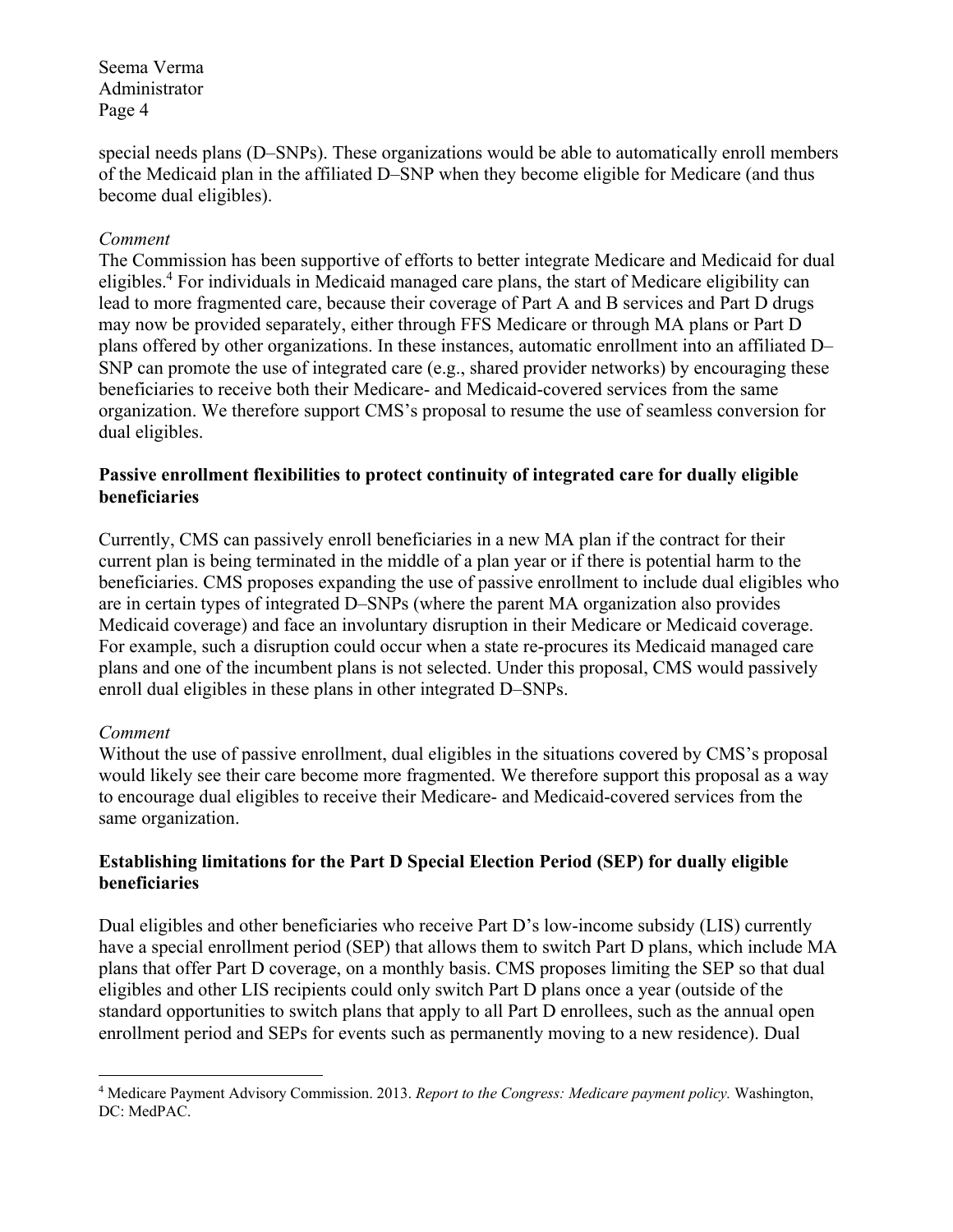eligibles can currently switch Part C (MA) plans on a monthly basis as well; CMS would use subregulatory guidance to make changes to the Part C SEP to conform with the Part D changes.

#### *Comment*

In 2008, the Commission recommended that the SEP for dual eligibles should be eliminated, although we also recommended that dual eligibles should be able to return to FFS Medicare at any time during the year. CMS's proposal to limit the SEP for dual eligibles is generally consistent with this recommendation. Commission staff have made a series of site visits to states that are testing the use of Medicare-Medicaid Plans for dual eligibles as part of CMS's financial alignment demonstration, and we have heard from numerous stakeholders that the ability of dual eligibles to switch plans on a month-to-month basis makes it difficult for plans to provide care coordination. Therefore, we support this proposal.

# **MA and Part D Prescription Drug Plan quality rating system**

Each year CMS evaluates the quality of care and contract performance of the private plans participating in MA (Part C) and the Part D prescription drug program. A variety of clinical quality measures, patient experience measures, and contract performance measures form the basis of overall star ratings for Part C and Part D, and an overall combined rating for MA–PD contracts (MA contracts that include Part D). Under the quality bonus program for MA plans, the applicable overall star rating determines whether or not a contract is eligible for bonus payments, which take the form of an increase in the benchmark for contracts with an overall rating of four stars or higher in the five-star rating system. The contract-level star rating applies to all plans under the contract, resulting in increased plan payments for every enrollee under the contract. The star rating also determines the share of any difference between the MA benchmark and a plan bid below the benchmark that is available for the provision of extra benefits to plan enrollees. There is not a similar quality bonus program in Part D, but for both Part D and MA, the star ratings are publicly announced through the Medicare Plan Finder at Medicare.gov. The published star ratings, and details about the individual measures included in the star ratings, enable beneficiaries to compare the level of quality of the contracts available in their geographic area.

The proposed regulations codify the policy and methods for determining star ratings that CMS formulated through sub-regulatory guidance. Heretofore, interested parties have been able to comment on the star rating system through the MA and Part D annual call letter, and through a separate announcement of changes and updates to the method of assigning star ratings. Based on feedback from plans and other stakeholders, the proposed rule calls for any future major changes in the star system to be subject to the formal notice-and-comment rulemaking process.

Because the star rating provisions of the proposed regulations are intended primarily to codify current policy, there are generally no new proposed policies. One exception is the policy regarding the effect of contract consolidations on star ratings, for which CMS is proposing a change to current policy. The proposed rule also includes a discussion of CMS's consideration of alternative reporting units for quality measurement, with consideration of the plan as a reporting unit. CMS is also inviting comment on the current method of determining star ratings.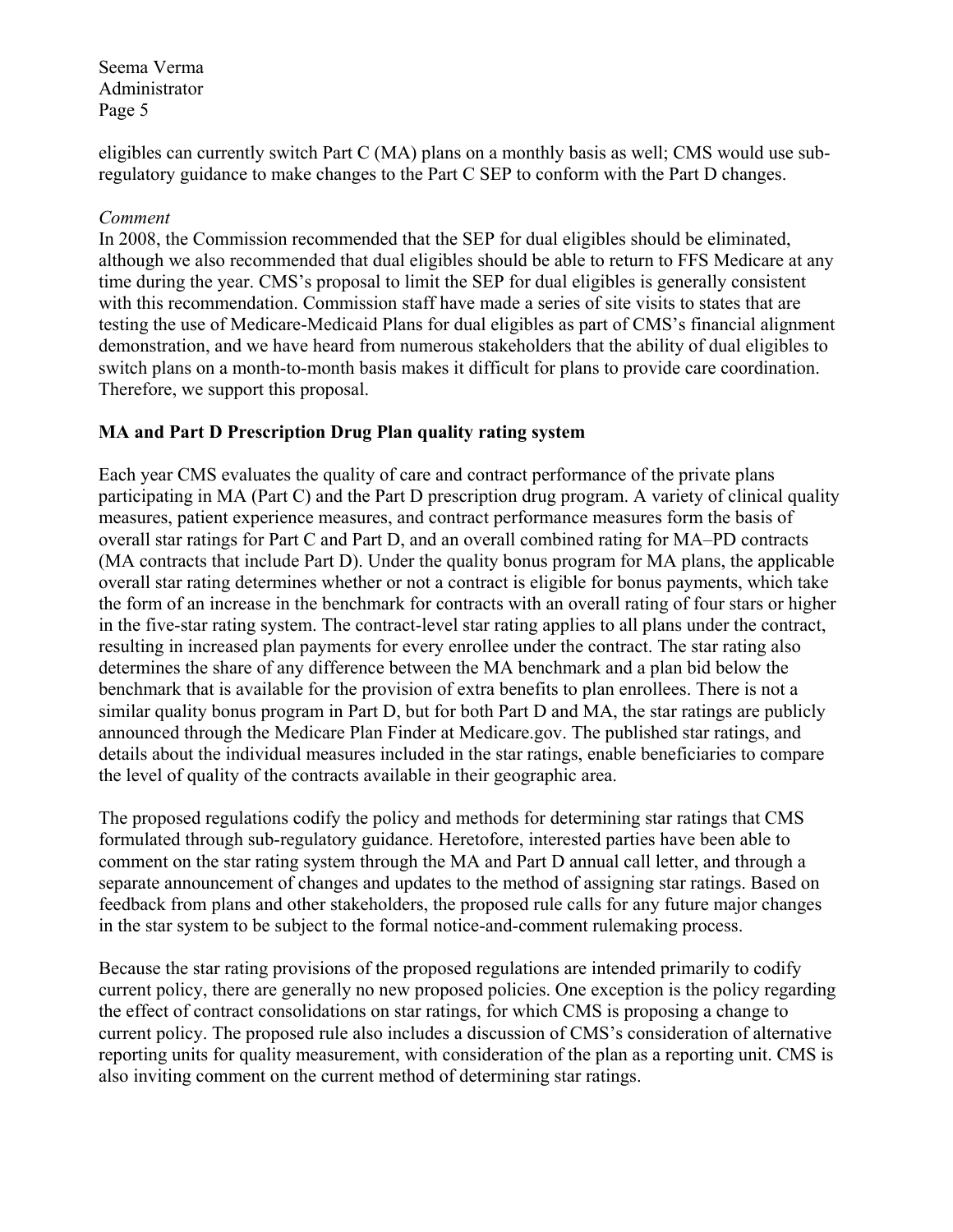#### *Star ratings after contract consolidations*

A contract consolidation occurs when a company decides to combine two or more MA contracts into one "surviving" contract. The surviving contract absorbs the membership of the contracts that will be discontinued and which are referred to as "consumed" contracts. Under current policy, the consumed contracts immediately acquire the star rating of the surviving contract. As a result, a company has the opportunity to increase its bonus revenue because of the timing of when

- Stars are determined (in October, 14 months prior to the payment year),
- MA bids are submitted (in June, 6 months prior to the payment year), and
- Companies make decisions about contract consolidation (coinciding with bidding, in June).

Even though bids are for the following payment year, the star ratings used for bonus determinations are the ratings publicized in October of the preceding year. Each company knows which of its contracts are in bonus status for the coming payment year. This advance knowledge allows companies to have contracts that are in bonus status consume other contracts that have a star rating below four stars. At the end of 2017, 1.4 million beneficiaries in consumed contracts will be moved from contracts below four stars to a contract in bonus status. (The Commission has called attention to this issue in past reports. $5$ )

CMS proposes to change the approach to assigning stars when there is a contract consolidation. Rather than have the consumed contract(s) acquire the star rating of the surviving contract, CMS would determine an enrollment-weighted average star rating.

#### *Comment*

1

CMS's proposed averaging method will address the situation in which a relatively small, bonuseligible contract is the surviving contract that consumes a large non-bonus contract, as has happened in the last two rounds of consolidations. However, the averaging method would only give an accurate picture of quality in a given geographic area if the two or more contracts involved in a given consolidation shared exactly the same service area.

In the current cycle of contract consolidations (the end of 2017), there were 17 contract consolidations in which a contract below 4 stars was consumed by a contract at or above 4 stars. In only one of the cases was there any overlap of service areas (one company, which purchased another company, undertook a consolidation in which 3 of 13 counties were in the service areas of both contracts). Other combinations of areas included state combinations such as Missouri and Virginia; Wisconsin and Kentucky; and Kentucky and New Hampshire. If there are differences in the quality of care under the contracts undergoing consolidation—which would be the case in the current cycle, given that the consolidation raises the star rating of the consumed contract(s)—the proposed approach of averaging star ratings does not give an accurate picture of the quality of care in the different market areas.

<sup>5</sup> Medicare Payment Advisory Commission. 2017. *Report to the Congress: Medicare payment policy.* Washington, DC: MedPAC.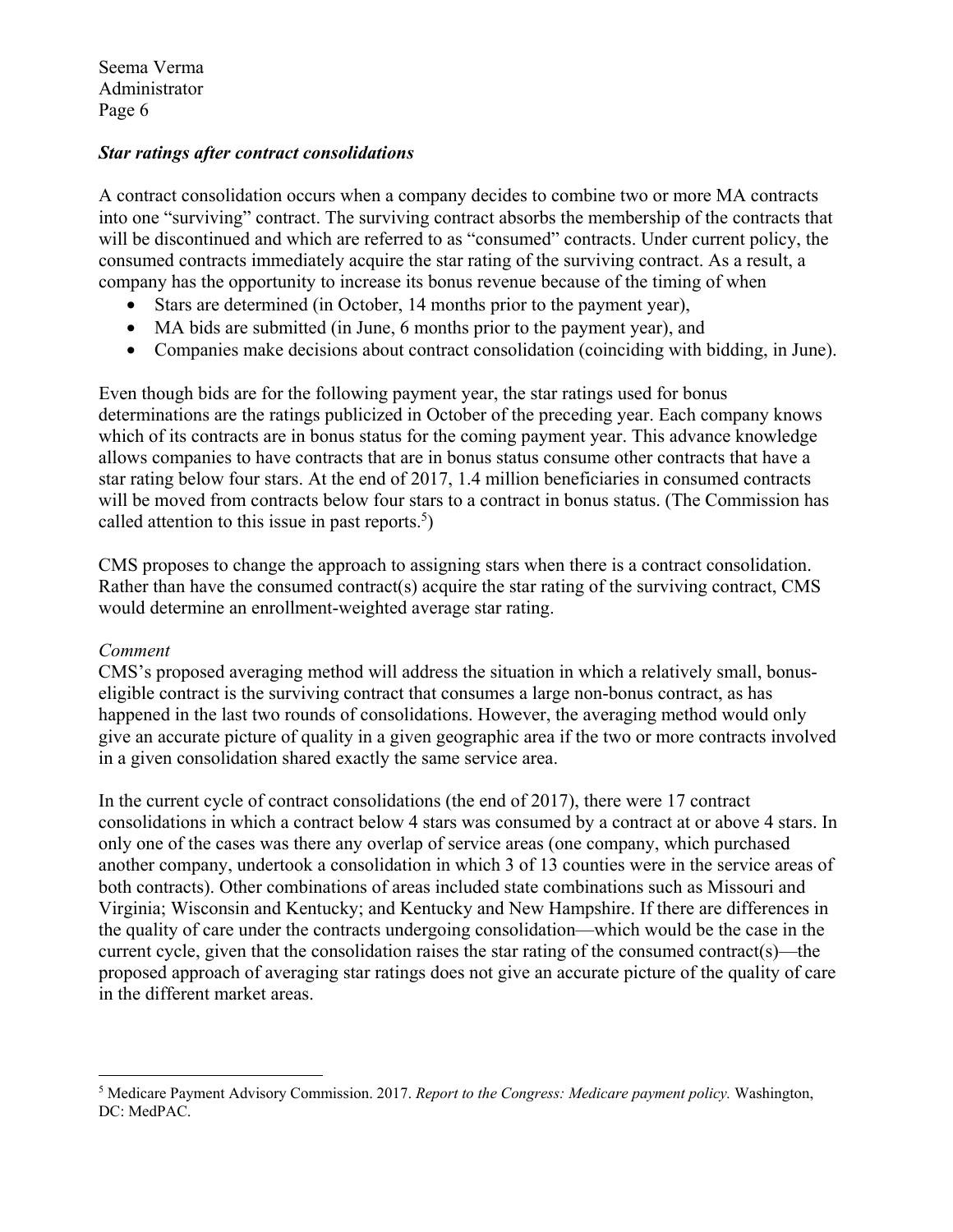In addition, the averaging method would continue to provide an incentive for organizations to use contract consolidation as a means of obtaining unwarranted bonus payments. For example, two contracts with equal enrollment, one with a 4.5-star rating and one with a 3.5-star rating, could be combined to result in what would likely be a 4-star rating of the consolidated contract. The averaging method forecloses certain types of combinations that have occurred in the past, but it does not fully address the concern about unwarranted program expenditures or inaccurate information provided to beneficiaries.

As mentioned in the proposed rule, the Commission has expressed concern about the practice of consolidating contracts for the purpose of artificially boosting star ratings. The Commission continues to examine the question of how to address the issues that arise with such consolidations. Both of the issues that are of concern to the Commission—the need to have accurate information on quality in a geographic area, and the avoidance of incentives to consolidate in order to increase bonus payments—can be addressed by the Commission's long-standing recommendation that CMS move to reporting of quality, and determination of star ratings, by local market areas. The Commission continues to consider what options are feasible prior to the use of local market areas as the reporting units for quality measures and star ratings.

Lastly, CMS should provide additional detail underlying its estimate in the regulatory impact analysis of the proposed rule (page 56486 of the *Federal Register* notice) that 160,000 beneficiaries were affected by consolidations in 2018. The Commission's analysis indicates that 1.4 million beneficiaries were moved from non-bonus status to bonus status for the 2018 payment year.

# *Reporting quality at the plan level rather than the contract level*

While CMS is not proposing changes to the current policy of having quality measures reported at the MA contract level with stars computed at the contract level, CMS is considering alternative reporting units for quality measurement. One particular approach that CMS is evaluating is to have quality reporting at the plan level rather than the contract level. The agency is also requesting comments on "alternative reporting units…requiring reporting at different levels (for example, parent organization, contract, plan, or geographic area) by measure."

# *Comment*

The Commission has stated its preference for reporting at a local market area level rather than at the contract level, as we discuss below. A drawback of reporting at the contract level is that some contracts cover large geographic areas, in part due to contract consolidations. For example, one contract that has consumed 20 other contracts covers 35 states, with one star rating across all states for its 850,000 enrollees. The contract will have 125 separate plans in 2018 (in addition to employer group waiver plans). While it is often true that when a contract has multiple plans each plan covers a different geographic area, that is not always the case.

Reporting at the plan level would not resolve the problems that occur with contract-level reporting. One reason is that plan sponsors define the service area themselves. Its defining feature is essentially that the plan is the bidding unit, and all beneficiaries under the plan generally have a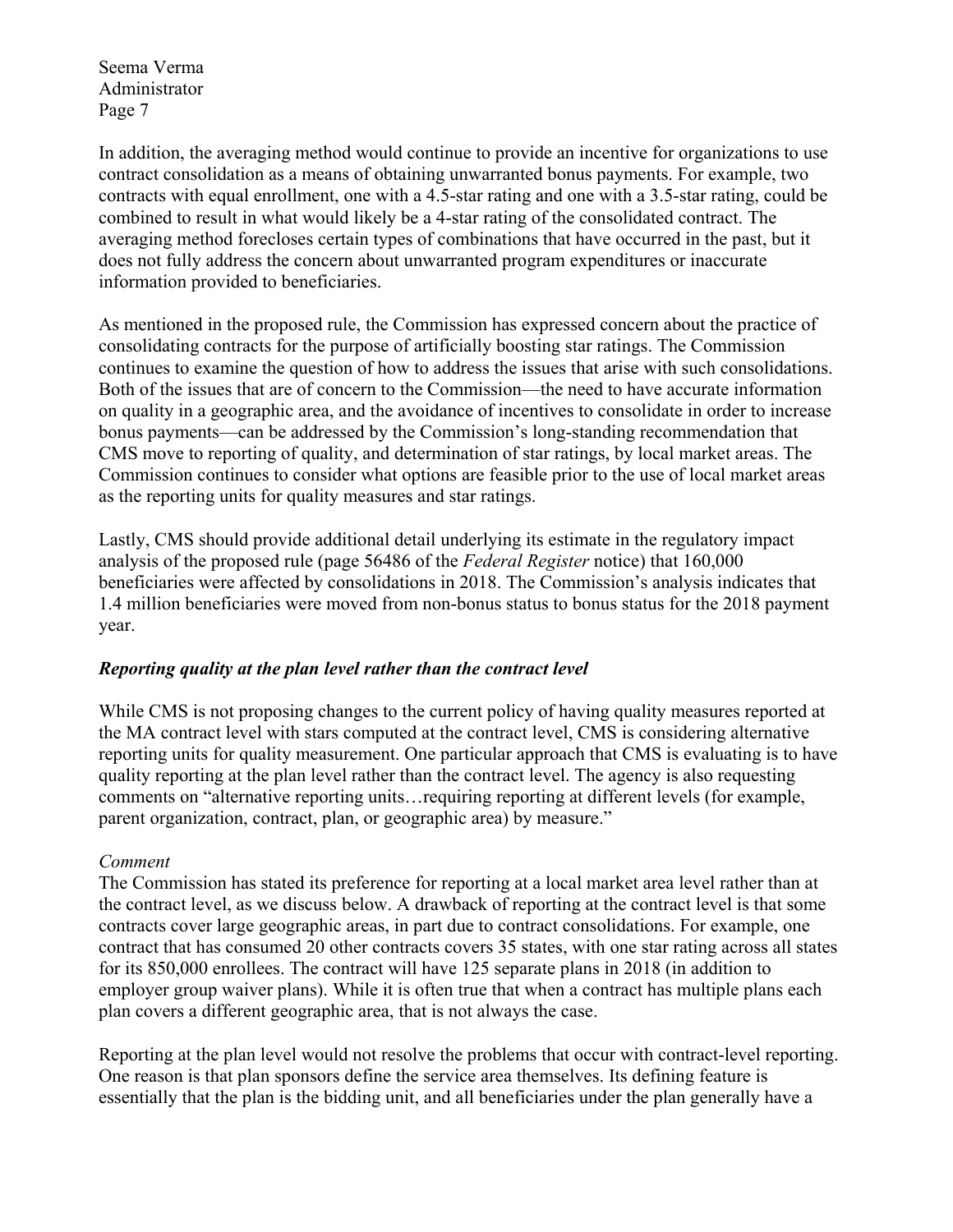uniform benefit package. Like contracts, plans can span wide geographic areas. In 2017, there were 30 HMO plans with a service area that included 10 or more Metropolitan Statistical Areas (MSAs), and 35 local PPO plans with 10 or more MSAs. There is no requirement that plan service areas be contiguous. If the plan is the reporting unit for quality and the determination of stars, MA organizations could construct plans in such a way that the combination of counties under the plan maximizes star ratings for the greatest number of enrollees. Then, in place of contract consolidations to boost star ratings, organizations could instead use plan geographic consolidations and plan configurations to boost star ratings in a situation in which market-level quality reporting would have resulted in a star rating below four stars.

If CMS does decide to change the reporting unit for quality indicators as a replacement for contract-level reporting, other options are better than plan-level reporting (though separate reporting by special needs plans would still have value). The Commission supports reporting of quality indicators for health plans and for fee-for-service Medicare by local areas "in a way that is consistent with the organization of local health care delivery markets."<sup>6</sup> The Commission recommended specific geographic configurations in its 2010 report on how to compare quality among MA plans and between MA and FFS Medicare.<sup>7</sup> CMS should bear in mind the Commission's position on the importance of having information on quality at the local geographic level as the agency explores alternatives to contract-level reporting.

#### *Minimum number of measures needed to have a star rating*

Currently, a contract will receive an overall star rating only if the contract has results for at least half the measures used to calculate star ratings (up to 22 of 43 distinct measures for MA–PD plans). CMS proposes no changes to this policy.

# *Comment*

1

The current rule dates from the period during which all measures had a weight of 1, rather than the current weights of 1, 1.5, or 3 for measures other than the two measures of improvement across all measures (Part C and Part D). Given that measure weighting is now used, it would be appropriate to allow a contract to receive a star rating if the available measures for the plan are at least half of the weighted value of the full measure set. Rather than needing 22 of 43 measures, the contract would have to have measures with a total weight of at least 34 (one-half of the total weight of 67.5).

# *Cut points below those of the prior year*

Currently, for most measures, the distribution of star ratings across contracts is based on a yearly evaluation of relative contract performance (rather than, for example, setting a pre-determined threshold for getting a 4-star rating on a given measure, as was previously the case for many

<sup>6</sup> Medicare Payment Advisory Commission. 2015. *Report to the Congress: Medicare and the health care delivery system*. Washington, DC: MedPAC. 7

Medicare Payment Advisory Commission. 2010. *Report to the Congress: Medicare payment policy*. Washington, DC: MedPAC.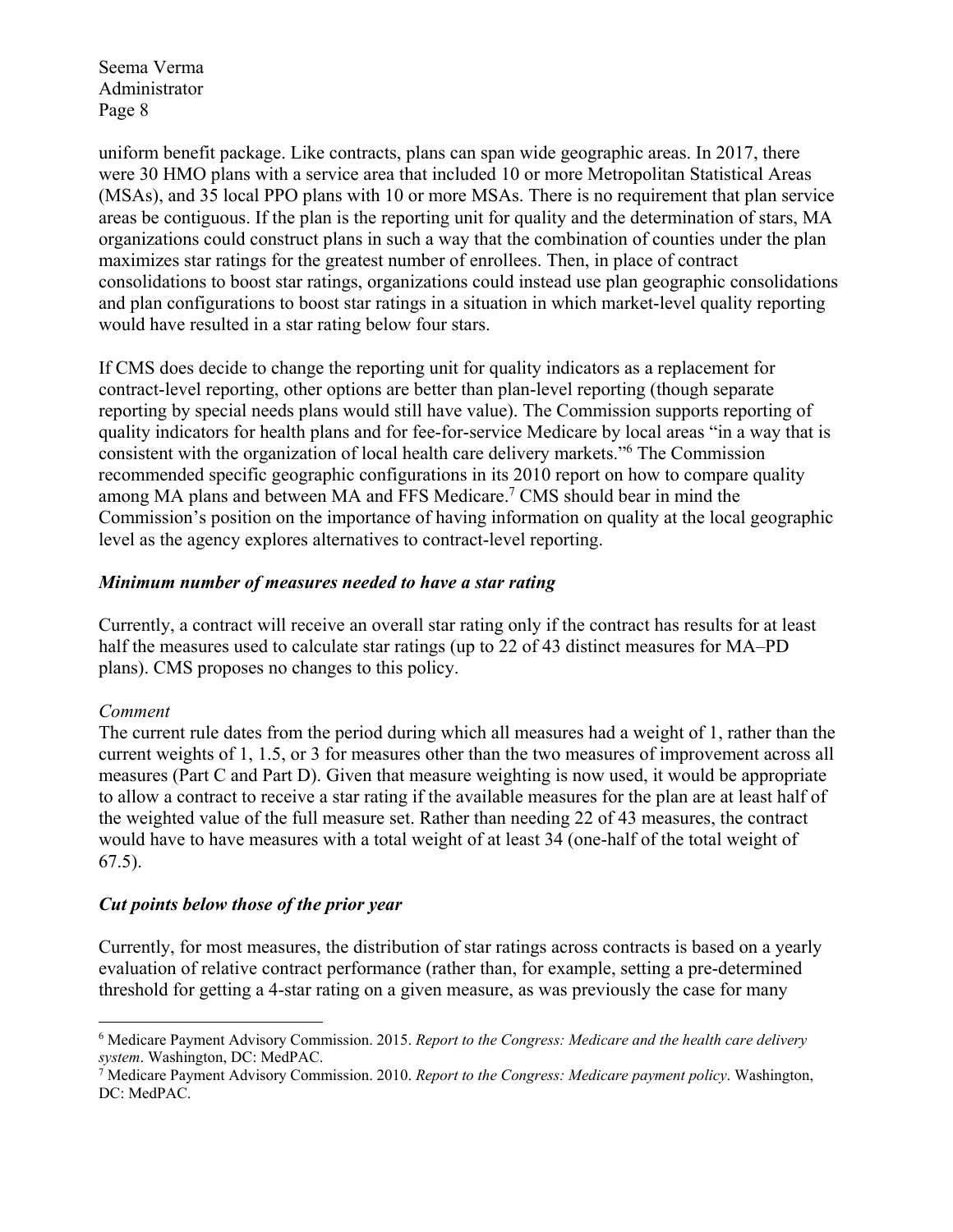measures). To determine relative performance for a measure, CMS employs a clustering/grouping analysis to group all contracts into five levels of performance corresponding with each level of the 5-star scale. The lowest level of performance within each group is the cut-off point for a result to be classified as falling within the group. For example, if for a given measure the cluster of highest performing contracts includes rates of 90, 91, 93 and 95 percent, a contract has to have a measure result of at least 90 percent to earn a 5-star rating. If the 4-star group included rates of 81, 85, 86, and 86 percent, the cut-off point for 4-star performance would be 81 percent. Each year, the clustering is recomputed to establish the current cut points. Under this approach, it is possible that, in a situation in which overall quality in MA declines, the cut points are lower than in the previous year. For example, the 5-star cluster in the example may become 88, 90, 91 and 93—making the new 5-star cut point 88 percent.

# *Comment*

From year to year, the star cut points should not be allowed to drop below the level of the preceding year so that Medicare would not be in the position of financially rewarding plans even though quality had declined in absolute terms. In the example, the cut point for a 5-star rating would remain at 90 rather than drop to 88. Alternatively, given that the star rating system rewards plans for improvement through a heavily weighted improvement measure, CMS should consider developing a measure that reduces star ratings when there is a decline in performance for a given contract.

# *Data integrity*

Currently, CMS reduces a contract's star rating if the agency determines that a contract's measure data are incomplete, inaccurate, or biased. CMS proposes specific rules to apply in these circumstances. First, CMS would continue to reduce Health Effectiveness Data Information Set (HEDIS®) measures to 1 star when audited data are submitted to the National Committee for Quality Assurance (NCQA) with an audit designation of "biased rate" based on an auditor's review of the data if the plan chooses to report, or with a designation of "non-report" if the plan does not.<sup>8</sup> Second, CMS would continue to reduce Part C and D reporting requirements data to 1 star when a contract does not score at least 95 percent on data validation for the applicable reporting section or was not compliant with data validation standards for data used to calculate the measure. In addition, CMS proposes a new policy that would reduce a contract's Part C or Part D appeal measures' star ratings when submitted independent review entity (IRE) data are not complete or otherwise lack integrity. The proposed methodology would result in reductions of 1 star to 4 stars depending on the degrees of data issues identified.

# *Comment*

The Commission is concerned about the extent to which Part C and Part D reported data used to calculate star measures are incomplete or invalid, as such data are essential for beneficiaries' ability to compare plans and for the program to reward good performance as assessed by quality measures. We support the proposals to continue and to expand policies to reduce star ratings when contracts' data are not reported or do not meet data validation requirements.

<sup>&</sup>lt;u>.</u> <sup>8</sup> HEDIS<sup>®</sup> is a registered trademark of NCQA.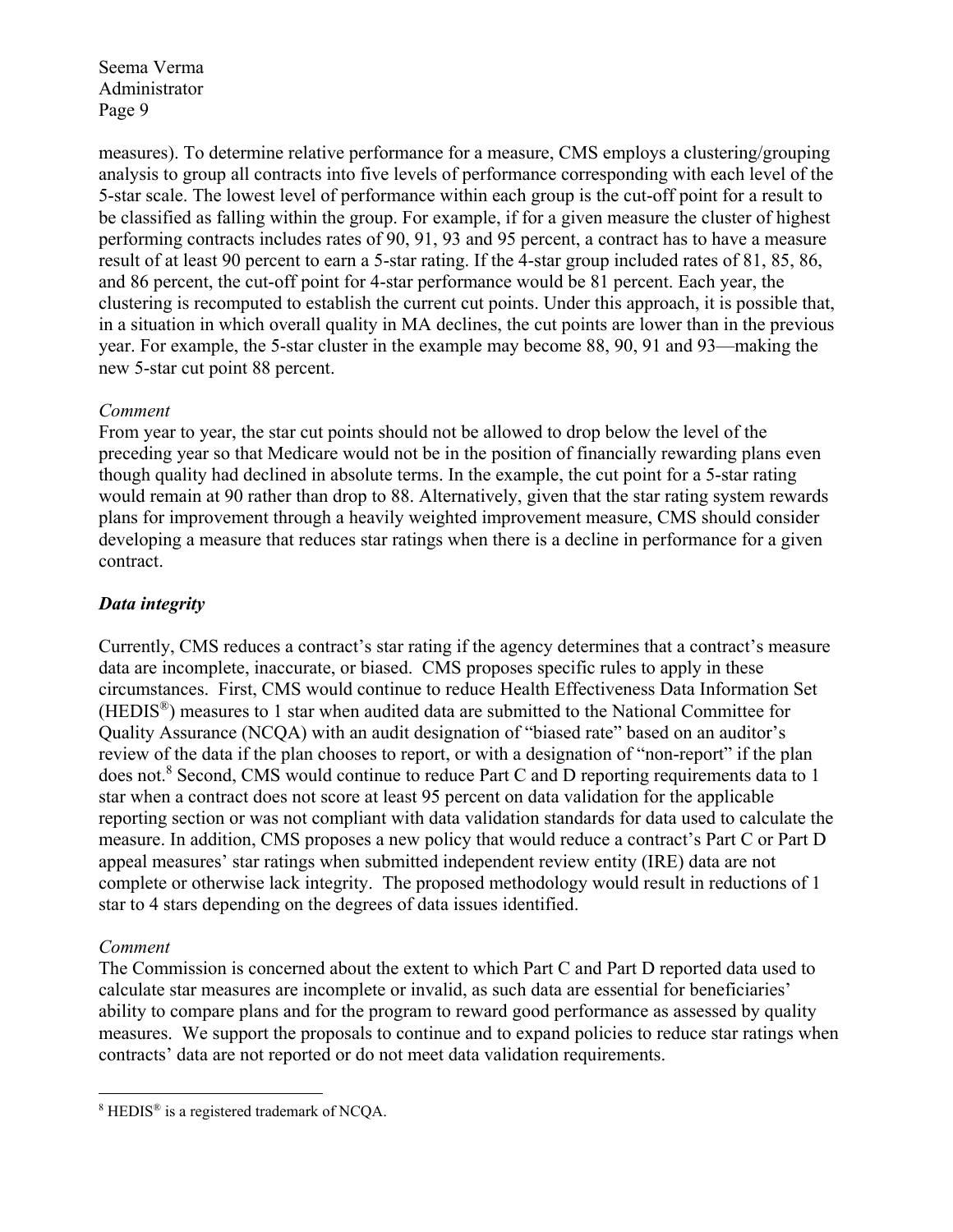#### **Changes to the days' supply required by the Part D transition process**

Currently, Part D sponsors must provide a transition policy for certain enrollees who receive ongoing therapy with prescribed drugs that are not on their plan's formulary or that are on the formulary but require prior authorization or step therapy. Within the first 90 days of a beneficiary enrolling in a new plan, sponsors must provide the enrollee with a one-time, 30-day supply of drugs or, for enrollees who are long-term care (LTC) residents, at least a 91-day supply and up to a 98-day supply, consistent with the dispensing increment.

CMS proposes to shorten the transition supply in the LTC setting to be consistent with that for enrollees in the community setting. The agency also proposes a technical change to require "a month's supply" rather than 30 days of medication, to better reflect how certain drugs are typically dispensed (e.g., in 28-day increments).

#### *Comment*

The intent behind Part D's transition policy is to provide enrollees with needed medications while they request a formulary exception or obtain a prescription for an alternative formulary drug. At the start of Part D, CMS was concerned that LTC residents might have limited access to prescribers and would therefore need a more generous transition supply. However, there has been little or no evidence that bears out this concern. LTC facilities typically have prescribers on staff or under contract to attend to the circumstances of residents, and most are serviced by LTC pharmacies that can provide 24-hour delivery and emergency drug supplies. Given the lack of evidence that the current transition process for enrollees residing in LTC facilities requires any more time than for other enrollees, we support CMS's proposal to shorten the transition supply length in the LTC setting. We are persuaded that such a measure could help to reduce waste and costs for the Part D program.

#### **Expedited substitutions of certain generics and other midyear formulary changes**

When plan sponsors use formularies, Part D law lays out certain requirements for how plans must develop and operate them. For example, Part D formularies must include some (but not necessarily all) drugs in all therapeutic categories and classes. For a few "classes of clinical concern," formularies must cover all drugs. Plan sponsors may not change the structure of therapeutic categories in the middle of a benefit year. The law also states that plans must provide appropriate notice before removing a drug from their formularies or changing a drug's preferred or tiered costsharing status.

Part D guidance aims to ensure that beneficiaries maintain access to drugs that were offered by their plan at the time they enrolled. Nevertheless, there may be circumstances in which new clinical information or the entrance of a new competing therapy may warrant changes to a formulary in the middle of a benefit year. Currently, plan sponsors must request and receive CMS approval before carrying out most "negative" formulary changes, such as removing a drug from a formulary or setting new utilization management requirements. Plans must also give affected enrollees 60 days' advance notice or provide a 60-day refill upon request of an affected enrollee.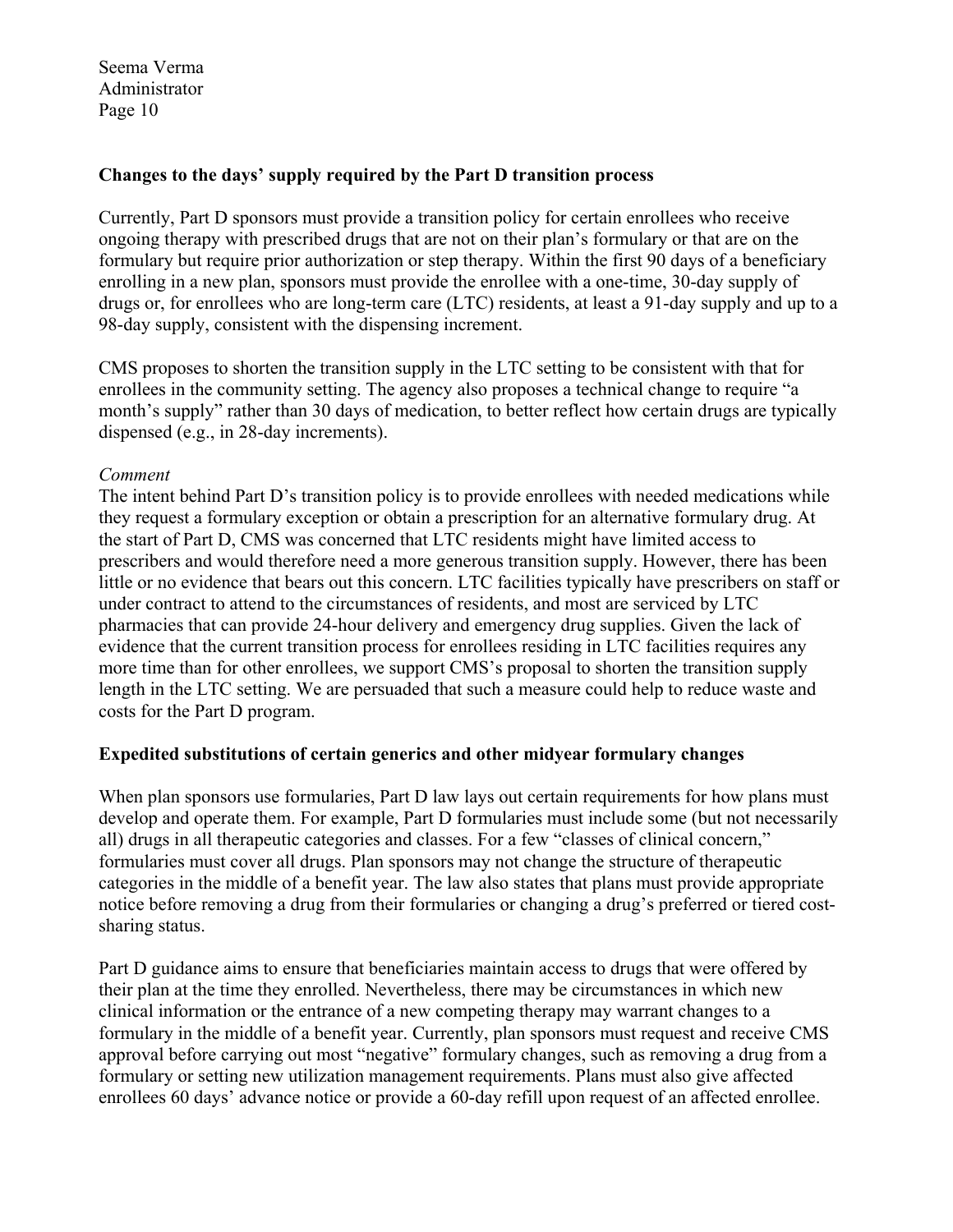CMS proposes to make changes to its formulary review and notice processes. Plan sponsors would be allowed to add a newly approved generic and remove or change the tier status of a therapeutically equivalent brand-name drug at any point during the benefit year without prior approval from CMS. The new generic would have to be offered at the same or lower cost sharing, and at the same or less restrictive utilization management criteria that applied to the brand alternative. Plan sponsors would be required to provide general notice that such substitutions could occur without additional advance notice. Sponsors would also be required to provide 30 days' advance direct notice to affected enrollees, CMS, and other entities. If requested, the plan must provide a month's supply refill to an affected enrollee. The Part D transition process would not apply to the situation in which the sponsor substitutes a new generic for the brand-name drug.

#### *Comment*

1

As part of a broader package of proposed improvements to Part D, the Commission recommended in its June 2016 report that CMS streamline the agency's process for reviewing formulary changes.<sup>9</sup> The Commission has specifically stated that CMS could provide plan sponsors with greater flexibility to make certain midyear formulary changes, such as allowing plans to add a generic drug and remove the brand-name version without first receiving agency approval. We commend CMS for examining its formulary procedures and we strongly support the proposed changes. The Commission also encourages CMS to continue to review its procedures and look for other opportunities where plans might be given greater flexibility to operate formularies without detrimentally affecting beneficiaries' access to needed medications.

# **Treatment of follow-on biological products as generics for non-LIS catastrophic and LIS cost sharing**

Follow-on biologics (also called biosimiliars) are highly similar to an originator biologic. As with generic drugs, use of biosimilars may be an important means for improving access to medicines and restraining spending through lower prices. Currently, because biosimilars do not meet the definition of a generic or multi-source drug, enrollees who receive Part D's LIS pay the same maximum cost-sharing amounts for a biosimilar that they would for its originator biologic. As a result, if a plan sponsor covered both products on its formulary but placed the biosimilar on a tier with lower cost sharing, LIS enrollees would not see any financial incentive to use the biosimilar. Similarly, Medicare law specifies cost-sharing amounts for non-LIS enrollees who reach Part D's OOP threshold as the greater of 5 percent coinsurance or, for 2018, \$3.35 for generics and preferred multi-source drugs, and \$8.35 for other prescriptions. Because CMS has not previously included biosimilars in the definition of generics or preferred multi-source drugs, the higher of the two copay amounts would apply.

CMS now proposes to revise its definition of generics to include follow-on biologics approved under section 351(k) of the Public Health Services Act—the section of law by which most followon biologics are licensed. CMS states that this revised definition of generics applies only to Part D

<sup>9</sup> Medicare Payment Advisory Commission. 2016. *Report to the Congress: Medicare and the health care delivery system.* Washington, DC: MedPAC.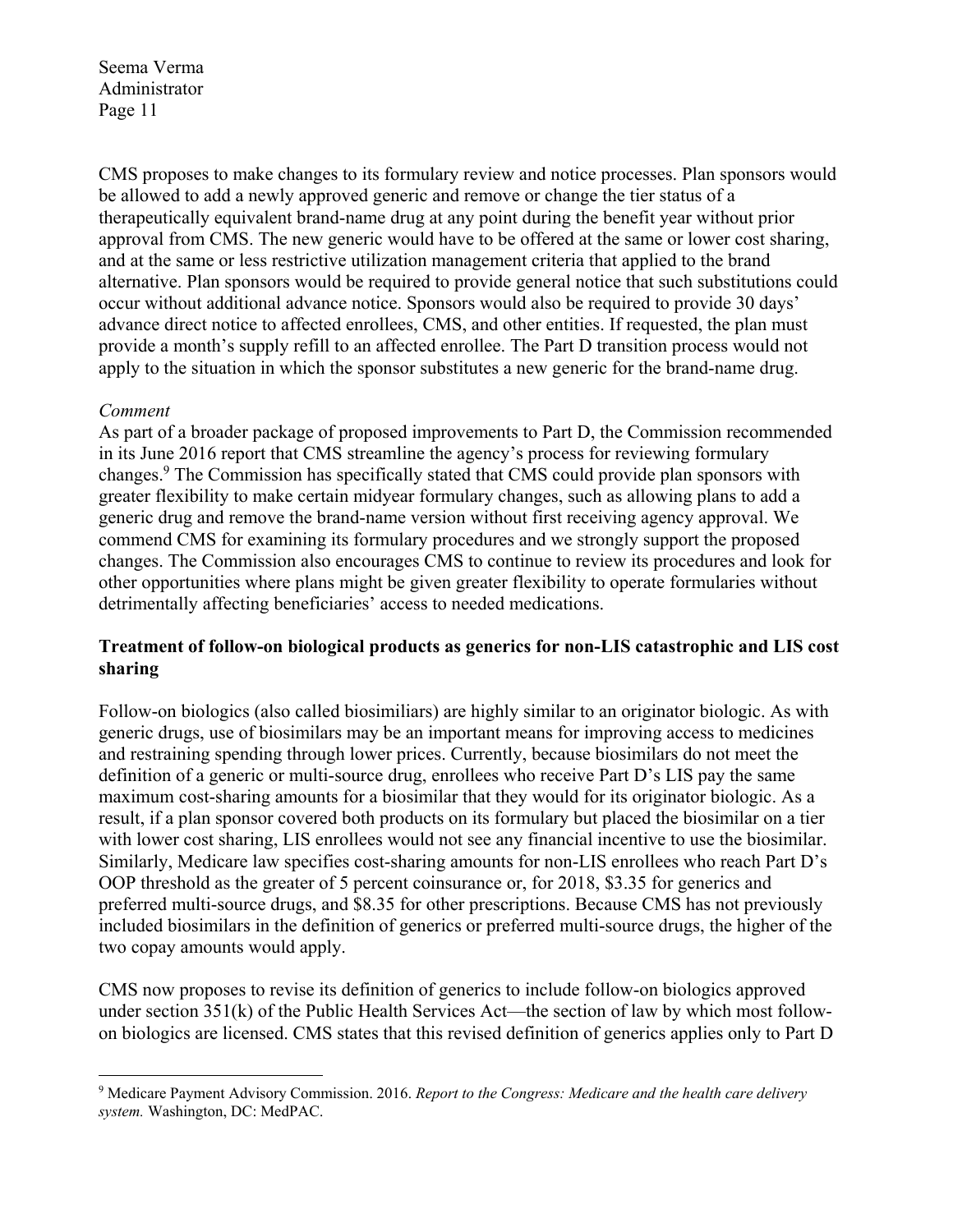cost sharing for LIS enrollees and for non-LIS enrollees who reach the OOP threshold. FDA approval of a biosimilar product is distinct from a designation of interchangeability; the latter indicates that the follow-on product may be substituted for an originator product without a new prescription. Because of this difference, the agency will not treat biosimilars as generics for other purposes, such as for midyear formulary changes (e.g., substitution of a newly approved biosimilar while removing an originator biologic).

#### *Comment*

1

The Commission strongly supports CMS's proposed revision of the definition of generics to include biosimilars for purposes of cost sharing. Encouraging the use of biosimilars among LIS beneficiaries and non-LIS enrollees with very high spending could spur greater price competition among biological products, expand access for beneficiaries, and help to restrain growth in program spending. The change would be consistent with our June 2016 recommendation for the Congress to modify Part D's LIS copayments to encourage the use of generics, preferred multi-source drugs, and biosimilars.<sup>10</sup> (CMS now interprets its authority as allowing the agency to set maximum costsharing amounts, which would make a change in statute unnecessary.) We further suggest that CMS also include follow-on biological products licensed under Section 505(b)(2) of the Federal Food, Drug, and Cosmetic Act in the years before 2020 (after which they will be deemed to be licensed under section 351) within the revised definition of generics for purposes of Part D cost sharing.

#### **Eliminating the requirement to provide PDP Enhanced Alternative (EA) offerings with meaningful differences**

Currently, a sponsor of a stand-alone PDP may offer up to two enhanced alternative (EA) plans in a PDP region once it has offered one basic benefit plan. EA plans must provide more generous coverage than the basic plan offered by the same sponsor in the same region. Similarly, if a sponsor offers two EA plans, the second EA plan must be more generous than the first. To ensure that plan offerings are "no more numerous than necessary to offer beneficiaries choices" of plan options, each year CMS has set a "meaningful difference" standard as measured by target differences in enrollee out-of-pocket (OOP) costs (the "OOP cost model"). For example, in 2018, a sponsor's basic and enhanced plans in the same region must have a difference of at least \$20 in expected monthly OOP costs, while two enhanced plans must have at least a \$30 differential.

For 2019, CMS is proposing to eliminate the meaningful difference requirement between the two EA plans offered by a sponsor in a region. Under the proposed policy, a sponsor could offer two EA plans that "vary with respect to their plan characteristics and benefit design, such that they might appeal to different subsets of Medicare enrollees," but have similar expected enrollee OOP costs. In the future, CMS intends to reexamine how it defines the meaningful difference requirement between basic and EA plans offered by a PDP sponsor within a region. The agency also recognizes that the current OOP cost methodology is only one method for evaluating whether the differences between plan offerings are meaningful, and intends to investigate whether the

<sup>10</sup> Medicare Payment Advisory Commission. 2016. *Report to the Congress: Medicare and the health care delivery system.* Washington, DC: MedPAC.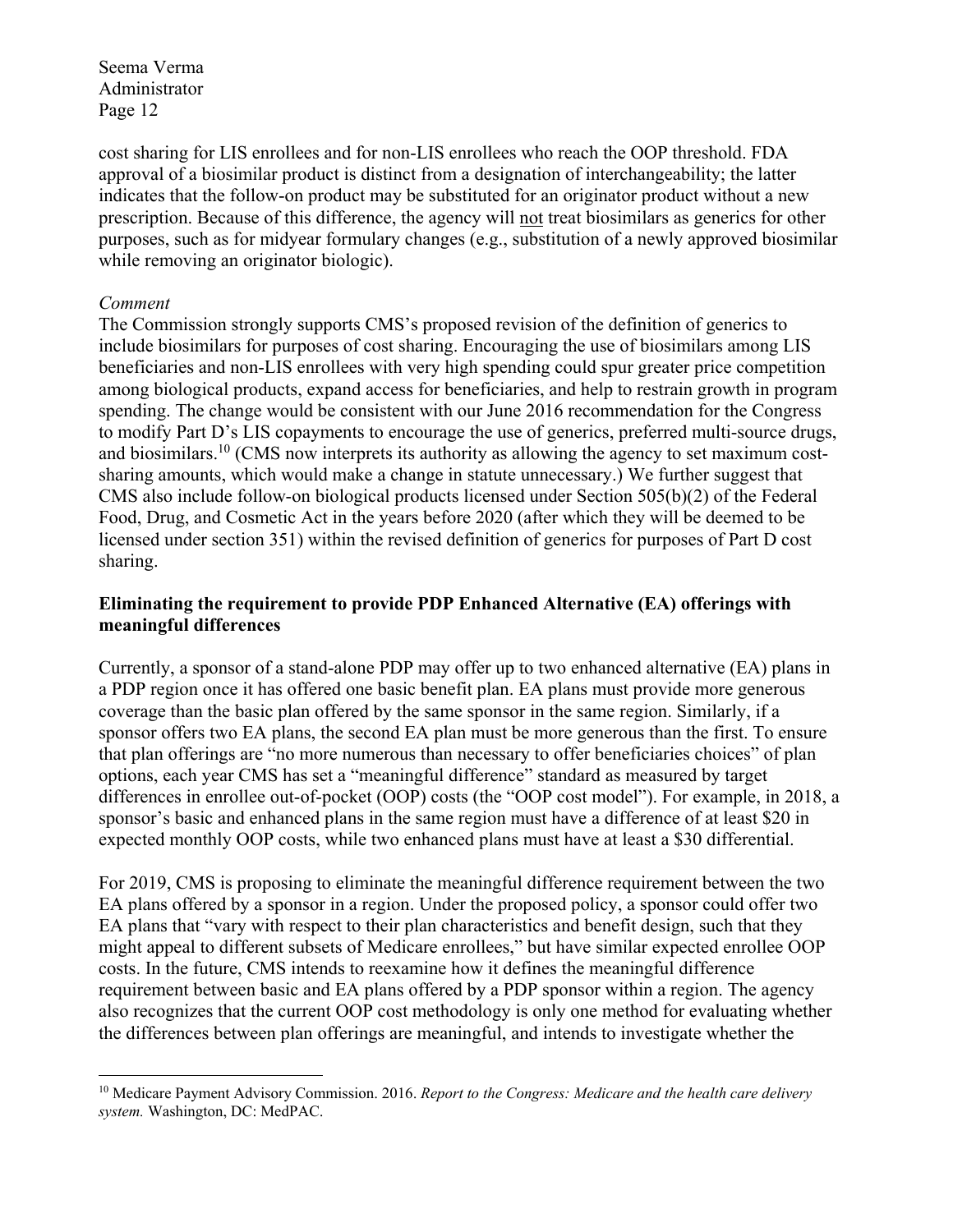current OOP cost model or an alternative methodology should be used to evaluate meaningful differences between PDP offerings.

#### *Comment*

1

The Commission supports CMS's goal of encouraging competition and plan flexibility in Part D. However, we are concerned about the removal of the meaningful difference requirement in Part D. Similar to our comments for Part C, we believe the use of an objective, quantifiable measure can provide valuable information to beneficiaries when evaluating plan options that have different benefit designs (and to the agency during the bid review process). In the absence of an alternative measure, we encourage CMS to continue to use the OOP cost model in the near term, but we suggest that the agency investigate improvements to the model.

CMS could consider a waiver of the meaningful difference requirement only in cases where plan sponsors can show that there are significant differences in value between their EA offerings even when the difference in expected OOP costs do not exceed the minimum threshold. Even in those cases, we strongly encourage CMS to remain vigilant in ensuring that "differences in plan characteristics and benefit designs" reflect significant differences in value and that beneficiaries can evaluate and compare their options in an informed manner. Ensuring that Medicare Plan Finder tool allows beneficiaries to understand the differences among plan options will be especially important.

We support CMS's proposal to continue use of the meaningful difference requirement between basic and EA plans. Eliminating this requirement could result in sponsor behaviors that could adversely affect the program, such as offering EA plan options to engage in risk segmentation. Risk segmentation is counter to the notion of insurance policy and could be a concern for the program, particularly if it involves avoiding LIS enrollees.<sup>11</sup> By enrolling healthier beneficiaries into certain EA plans, plan sponsors may segment higher cost enrollees into plans with higher premiums for basic benefits. To the extent that the basic plan qualifies as an LIS benchmark plan, it could increase the amount Medicare pays for the low-income premium subsidy. Given this potentially adverse impact on the program, we believe it is important to continue to distinguish between basic and EA plans.

Further, we share CMS's concern with the current OOP cost methodology and encourage the agency to investigate its accuracy and effectiveness. In particular, current pricing trends have been driving a wedge between gross prices used in the OOP cost model and prices net of rebates that affect the final costs of providing the Part  $D<sup>12</sup>$  As a result, the current OOP cost model may place an unreasonable constraint on sponsors as they design plan benefits.

 $<sup>11</sup>$  In implementing the meaningful difference rule, CMS noted that "it was urgent that we adopt the proposed policy as</sup> soon as possible so that we could bring an end to this bidding practice" that allowed some plan sponsors to offer "low value enhanced plans" that had premiums below the sponsors' basic plans due to favorable risk selection (Medicare Program; Contract Year 2015 Policy and Technical Changes to the Medicare Advantage and the Medicare Prescription Drug Benefit Programs; Final Rule published on May 23, 2014.)

<sup>&</sup>lt;sup>12</sup> Centers for Medicare & Medicaid Services, Department of Health and Human Services. 2017. Medicare Part D: Direct and indirect remuneration (DIR). Press release. January 19.

https://www.cms.gov/Newsroom/MediaReleaseDatabase/Fact-sheets/2017-Fact-Sheet-items/2017-01-19-2.html.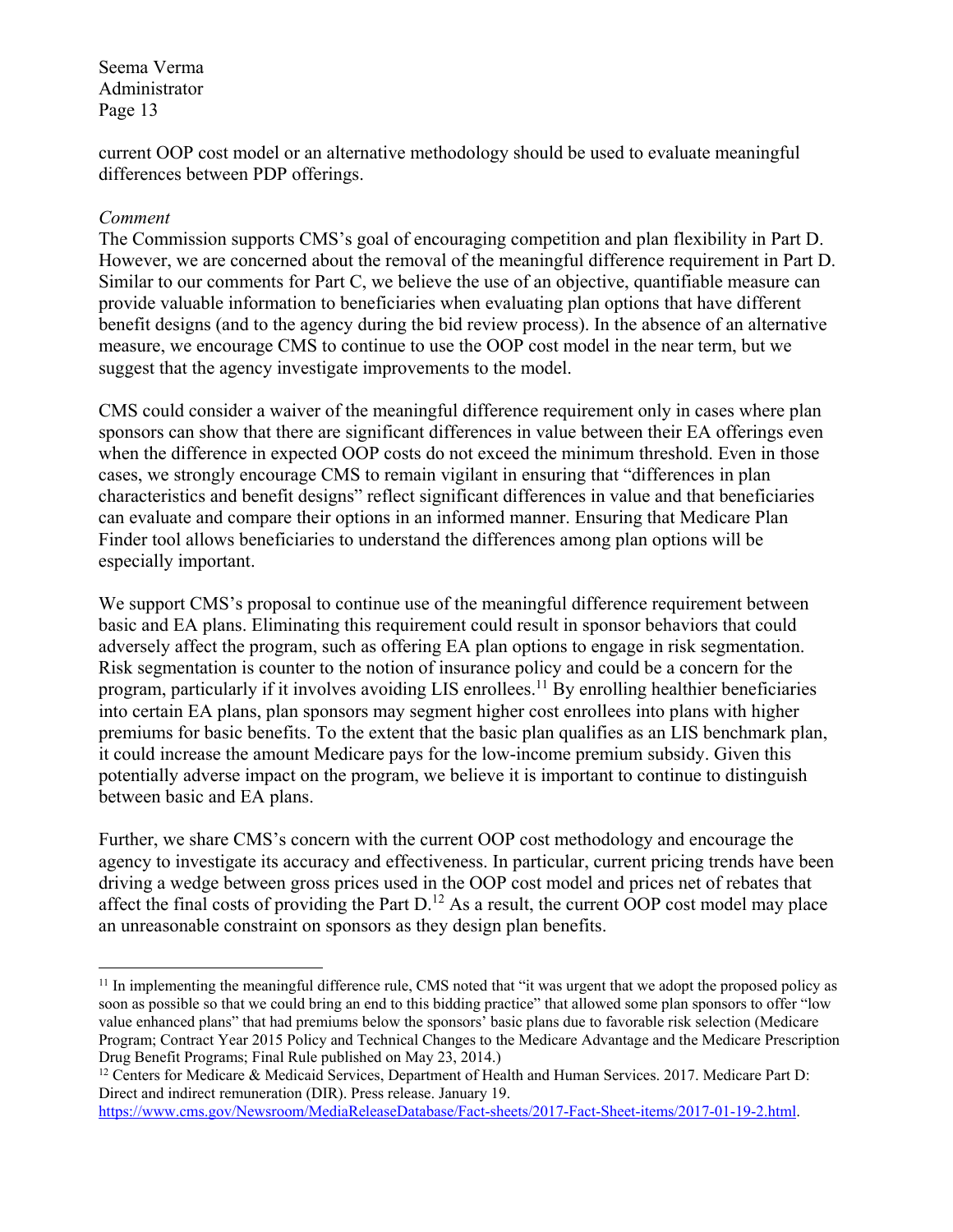#### **Request for information regarding the application of manufacturer rebates and pharmacy price concessions to drug prices at the point of sale**

In drug classes with competing therapies, pharmaceutical manufacturers often provide post-sale rebates to plan sponsors and their pharmacy benefit managers in return for preferred placement on a plan formulary or for successfully encouraging enrollees to use their drugs. Similarly, plan sponsors often negotiate with pharmacies for post-sale discounts based on measures of cost, quality, or medication adherence. Price concessions that sponsors negotiate with pharmaceutical manufacturers and pharmacies are referred to collectively as direct or indirect remuneration (DIR). At the point of sale (POS), such as a pharmacy counter, Part D sponsors generally do not reflect these post-sale rebates and discounts in the prices that beneficiaries pay when their plans apply a deductible or coinsurance. Instead, plans tend to use DIR to offset the expenditures of all plan enrollees, which can lower enrollee premiums and premium subsidies paid by Medicare.

However, in recent years, the amount of DIR that sponsors received consistently has exceeded the amount that sponsors projected in their bids. As CMS has noted, under Part D's risk corridors, any DIR received above the projected amount contributes primarily to plan profits. Further, rapid growth in DIR has resulted in a widening disparity between gross Part D drug costs, based on POS prices, and costs net of all DIR.<sup>13</sup> CMS notes that this "gross-to-net" disparity shifts costs from plan sponsors "to beneficiaries who utilize drugs in the form of higher cost sharing, and to the government through higher reinsurance and low-income cost-sharing subsidies." That is, the current DIR construct provides a financial advantage to plan sponsors. As a result, CMS is concerned that sponsors may have a weak or no incentive to lower prices at the POS and may prefer "high cost-highly rebated drugs" when available over alternative drug that have lower net costs.

To mitigate these incentives, CMS is proposing to require that sponsors reflect at least a minimum percentage of manufacturer rebates and all pharmacy price concessions in prices at the POS. The agency is seeking comment on specific parameters of the policy such as the minimum percentage of rebates that must be reflected at the POS, the methodology for calculating the applicable average rebate amount, and potential approaches for reflecting all pharmacy price concessions in POS prices.

# *Comment*

1

The Commission shares CMS's concerns and strongly agrees that a change is needed to ensure that Part D sponsors face incentives that are aligned with the program and its enrollees. Because manufacturer rebates account for the largest share of all DIR and have accounted for much of the growth in DIR, our comments will focus on the proposed approach to moving a portion of manufacturer rebates to the POS.

<sup>13</sup> Centers for Medicare & Medicaid Services, Department of Health and Human Services. 2017. Medicare Part D: Direct and indirect remuneration (DIR). Press release. January 19. https://www.cms.gov/Newsroom/MediaReleaseDatabase/Fact-sheets/2017-Fact-Sheet-items/2017-01-19-2.html.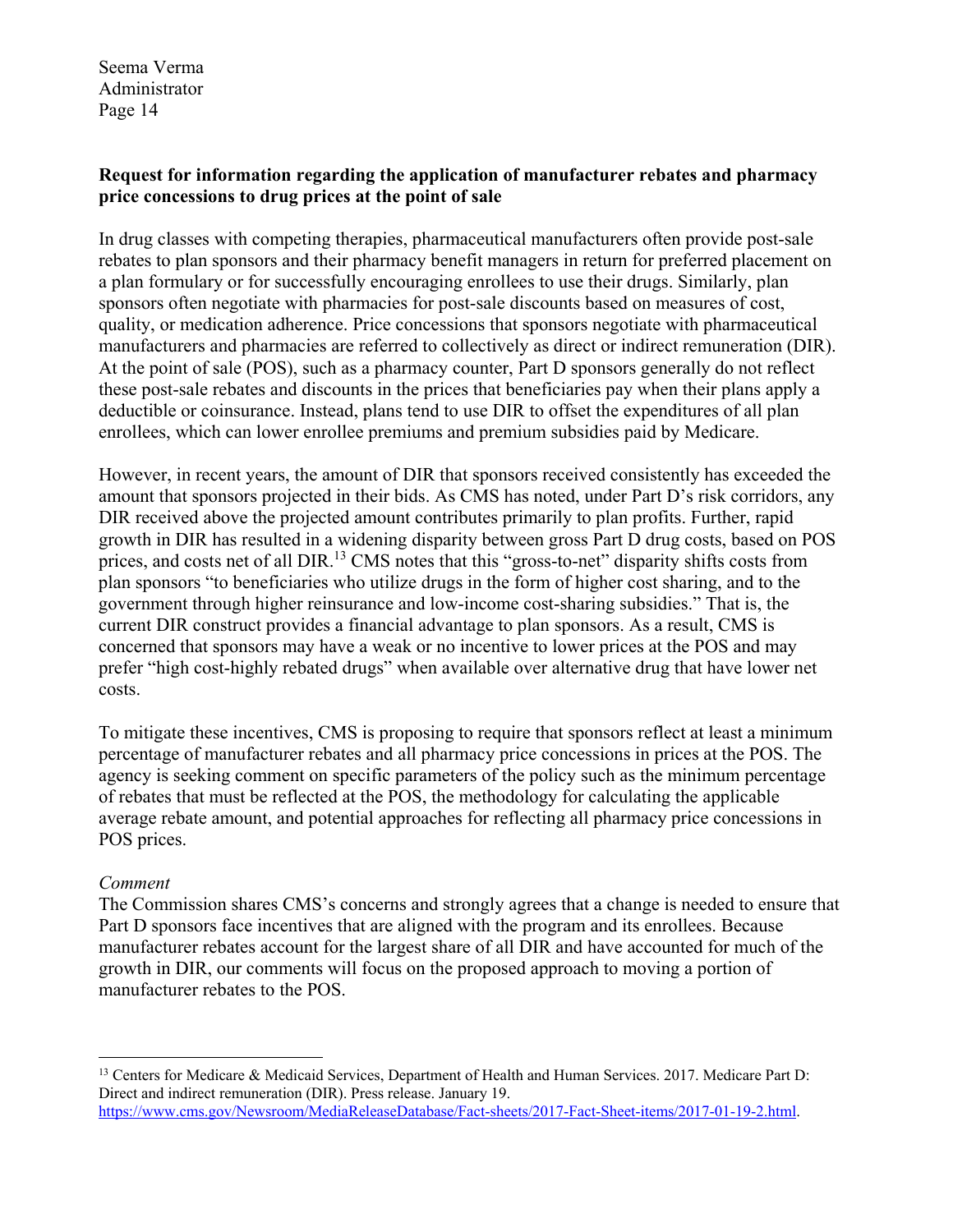<u>.</u>

The Commission has previously discussed how Part D's benefit design can create incentives for plan sponsors to include certain high-cost drugs on their formulary over others, which can increase beneficiary cost sharing and Medicare spending for reinsurance.<sup>14</sup> Rising prices have contributed to the expansion of DIR, which in turn has contributed to both slow growth in premiums and fast growth in reinsurance payments. Premiums and fixed-dollar copayments are lower for all enrollees when plan sponsors offset their benefit costs with DIR. However, enrollees who pay coinsurance for their prescriptions do not see any reduction to their cost sharing because coinsurance is based on the price before any DIR is applied. Also, Part D's OOP threshold is based on the higher (gross) price. This contributes to more beneficiaries exceeding that OOP threshold and increases Medicare's payments for reinsurance. As a consequence, growth in DIR has mixed effects on beneficiaries: All beneficiaries experience lower premiums, but some incur higher cost sharing.

In 2016, the Commission recommended changes to Part D that would phase in a reduction of Medicare's reinsurance from 80 percent to 20 percent, among other changes.<sup>15</sup> Those recommendations could reduce Medicare spending under Part D by providing plans with better financial incentives to include lower-priced drugs on their formularies. Beneficiaries would also benefit from lower cost sharing if they selected those lower-priced drugs.

The Commission agrees with the principle behind the requirement for plan sponsors to share at least a portion of manufacturer rebates with enrollees who use those drugs. At the same time, we note that any policy that shifts some or all DIR to lower prices at the POS rather than premiums would increase Medicare's costs through its effects on premium subsidies and manufacturer discounts. We share a concern for enrollees who pay coinsurance on high-priced specialty drugs; even 5 percent coinsurance during the catastrophic phase of the Part D benefit can be burdensome when a beneficiary's medication costs thousands of dollars per prescription. To the extent that there are rebates associated with expensive medications, some of the rebate amount could be used to reduce beneficiary cost sharing. However, we are concerned that CMS's proposed approach would be complex to implement, administratively burdensome and, for drug classes with few competing therapies, would risk disclosure of confidential rebate information. Further, the policy would not help beneficiaries who take expensive drugs with no post-sale rebates or discounts. We strongly encourage CMS to search for alternative policies that are less complex but could help to achieve similar aims. For example, CMS may want to consider requiring plan sponsors to reflect a portion of expected DIR in cost sharing amounts when they submit their bids.

In general, given the growth in the disparity between gross and net prices, a model based on gross prices may no longer be appropriate for demonstrating actuarial equivalence to the defined standard benefit. This is because cost sharing amounts calculated to be actuarially equivalent to the defined standard benefit based on gross prices would, in effect, have beneficiaries pay a higher share of the actual costs than is set by the defined standard benefit. Therefore, the agency may want to evaluate whether that actuarial model (i.e., the current bid-pricing tool) could incorporate a portion of expected DIR so that cost sharing reflects some of the rebates.

<sup>14</sup> Medicare Payment Advisory Commission. 2017. *Report to the Congress: Medicare payment policy.* Washington, DC: MedPAC.

<sup>15</sup> Medicare Payment Advisory Commission. 2016. *Report to the Congress: Medicare and the health care delivery system.* Washington, DC: MedPAC.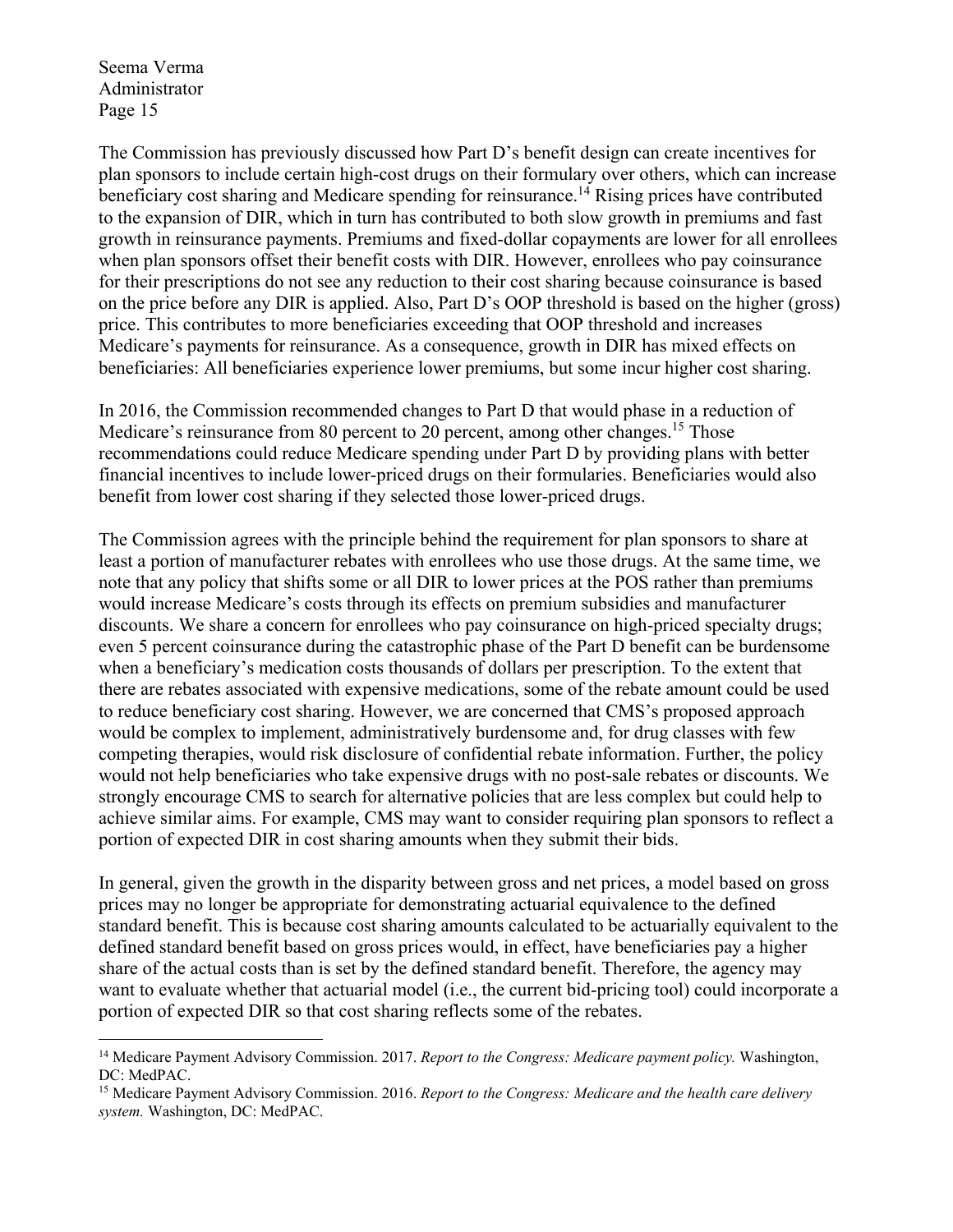#### **Lengthening adjudication timeframes for Part D payment redeterminations and IRE reconsiderations**

Currently, both Part D plan sponsors and the independent review entity (IRE) must issue decisions within 7 days in response to enrollee standard (non-expedited) requests for plan redetermination and IRE reconsideration. CMS proposes to extend these periods to 14 days in cases where the enrollee has received the drug, paid for the prescription out of pocket, and is requesting reimbursement. CMS would keep existing time periods the same in cases where the enrollee did not receive the drug and is requesting that it be provided. CMS asserts that limiting the change to cases where reimbursement is sought would limit the health effects of the proposed policy. CMS notes that in cases resolved in the enrollee's favor, the plan sponsor would still be required to make payment no later than 30 days from receipt of the request for redetermination, or the IRE reconsideration notice, respectively.

#### *Comment*

We recognize that collecting information sufficient to adjudicate a decision within 7 days can be a challenge in some cases; this is a shorter time period than that allowed in Part C, and plan sponsors report difficulties in contacting prescribers. However, given our concerns about the effect of this change on beneficiaries, we encourage CMS to keep the existing deadline for plan sponsors and the IRE. In cases that are appealed to the IRE, existing deadlines provide enrollees with a decision within a total of 17 days from initial appeal. The proposed policy would add 14 days for a total of 31 days. Given that many Medicare beneficiaries are on limited budgets (e.g., on average, Social Security benefits account for more than 60 percent of income for seniors; for more than one-fifth of seniors, Social Security benefits account for 100 percent of income), we are concerned about the increased financial burden this proposal would place on enrollees. Enrollees who wait up to a month to then learn that their case has been decided against them, would have to either pay for the drug out of pocket again or get a prescription for an alternative drug within a short time period. These options jeopardize enrollees' access to needed drugs, either initially prescribed or alternative, in a timely manner.

# **Removal of Quality Improvement Project (QIP) for MA organizations**

CMS proposes to remove the Quality Improvement Project (QIP) attestation from MA quality improvement requirements because it is duplicative of activities plans are already doing to meet other requirements, such as reporting clinical quality and patient experience measures for the star ratings program. CMS proposes to continue implementation of the Chronic Care Improvement Program (CCIP), so that MA organizations can focus on one project that supports improving the management of chronic conditions.

# *Comment*

The Commission believes that quality measurement should not be unduly burdensome for providers, and Medicare quality programs should focus on population-based measures such as outcomes, patient experience, and value (cost/low-value) measures. Because plans are provided incentives to focus on aspects of clinical quality and patient experience in the star ratings program,